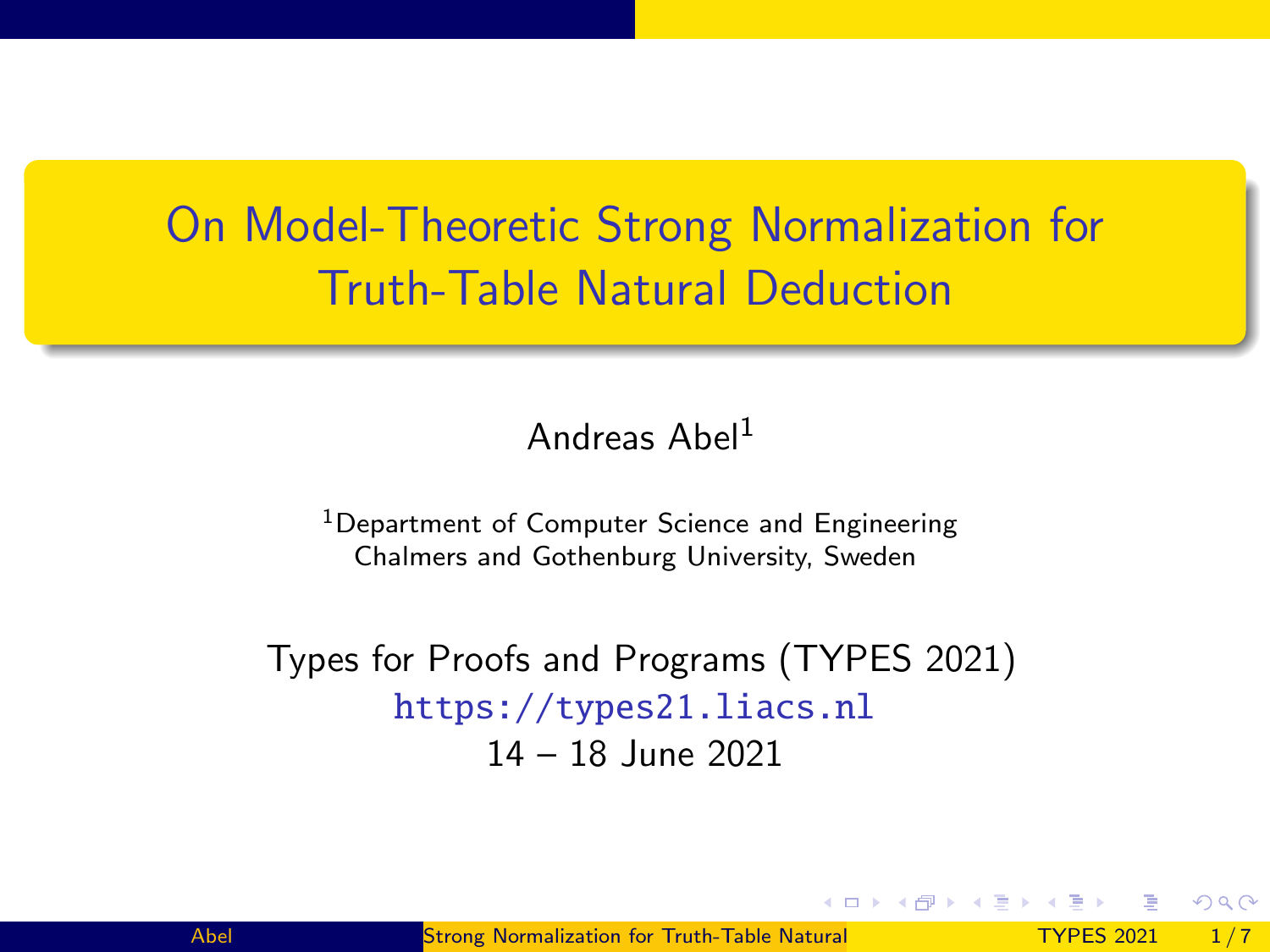## <span id="page-1-0"></span>Intuitionistic truth-table natural deduction (ITTND)

- Geuvers and Hurkens (2017): Turn truth tables into inference rules.
- Here only *implication*  $(A \rightarrow B)$ , but works for any connective.
- **o** Truth-table: False True

|                  | $A \quad B \mid A \rightarrow B$ |  |                                                    |
|------------------|----------------------------------|--|----------------------------------------------------|
|                  | $0 \t 0 \t 1$                    |  | $\mathbf{A} \quad \mathbf{B} \mid A \rightarrow B$ |
|                  | $0 \t1 \t1$                      |  | A $B \mid A \rightarrow B$                         |
| $1\quad 0$       | - 0                              |  | $A \tB \tA \rightarrow B$                          |
| $1 \quad 1 \mid$ |                                  |  | $A \quad B \mid A \rightarrow B$                   |

 $QQ$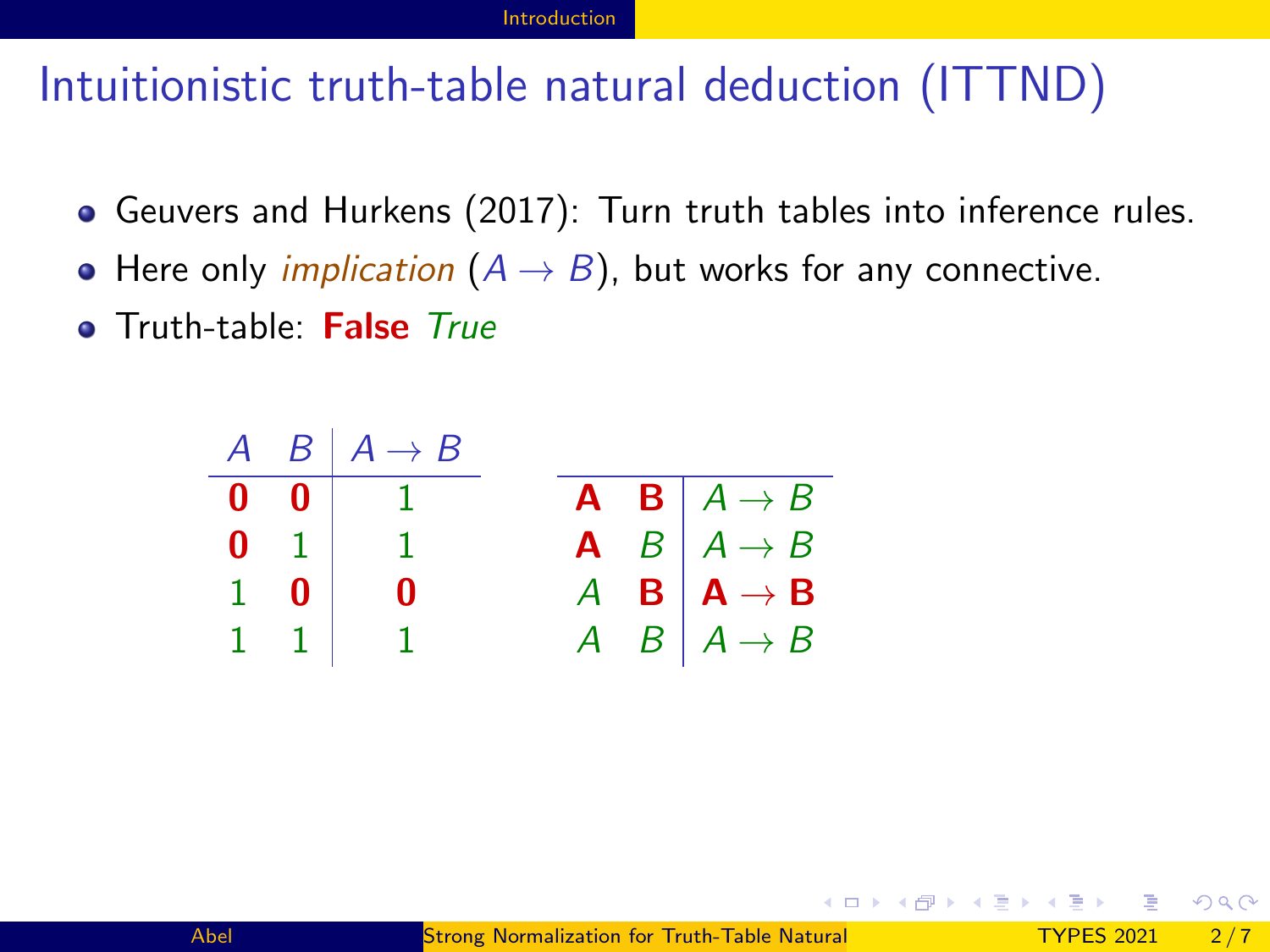#### Tables to rules



 $\Omega$ 

イロト イ押 トイヨ トイヨ トー ヨ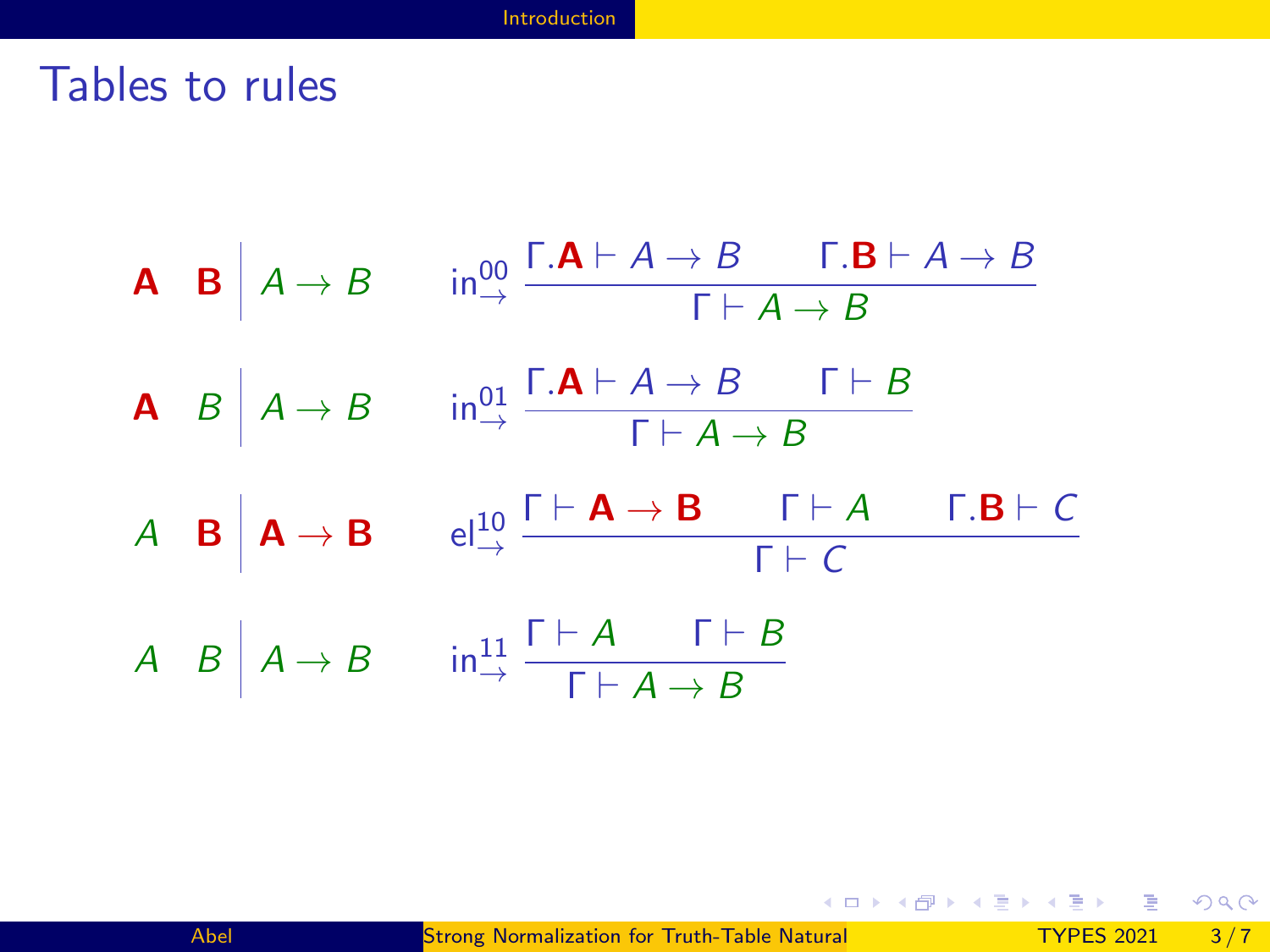### $\beta$ -Reduction (intro/elim, positive)



 $\leftarrow$   $\Box$ 

**←何 ▶ → ヨ ▶**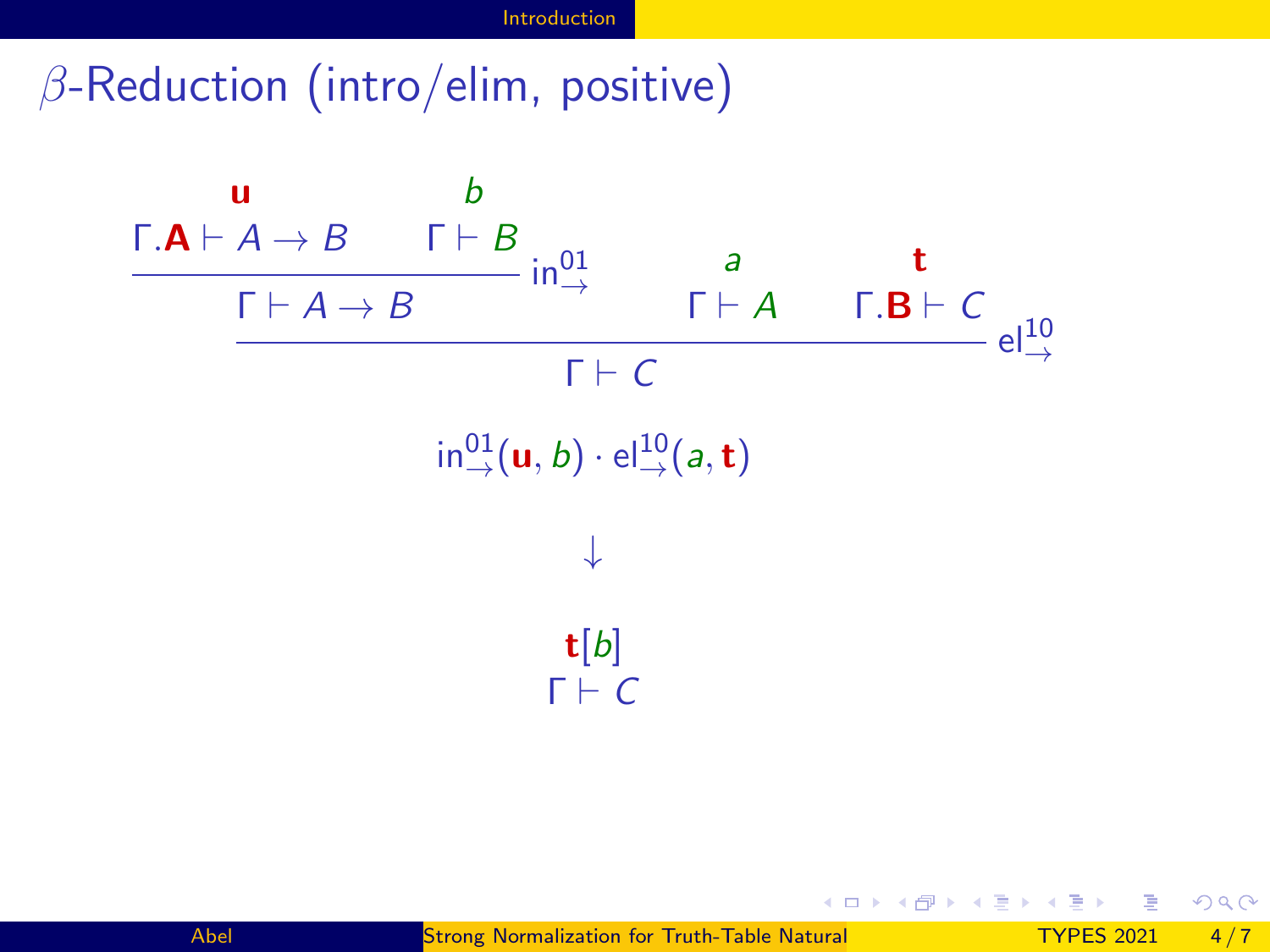### $\beta$ -Reduction (intro/elim, negative)

u  $\frac{\Gamma \cdot A \vdash A \to B}{\Gamma \vdash A \to B}$  in  $^{01}_{\to}$ b a  $Γ ⊢ A$ t  $\frac{\Gamma.\mathbf{B}\vdash C}{\text{el}^{10}_{\rightarrow}}$  $Γ ⊢ C$  $\mathsf{in}^{01}_\rightarrow(\mathsf{u},b)\cdot \mathsf{el}^{10}_\rightarrow(a,\mathsf{t})$ ↓  $\mathbf{u}[a] \cdot \mathsf{el}^{10}_{\rightarrow}(a, \mathbf{t})$  $\mathsf{u}[a]$  $Γ ⊢ A → B$ a  $Γ ⊢ A$ t  $Γ.B ⊢ C$  $\frac{1+2+1+1+6}{6}$  el<sup>10</sup>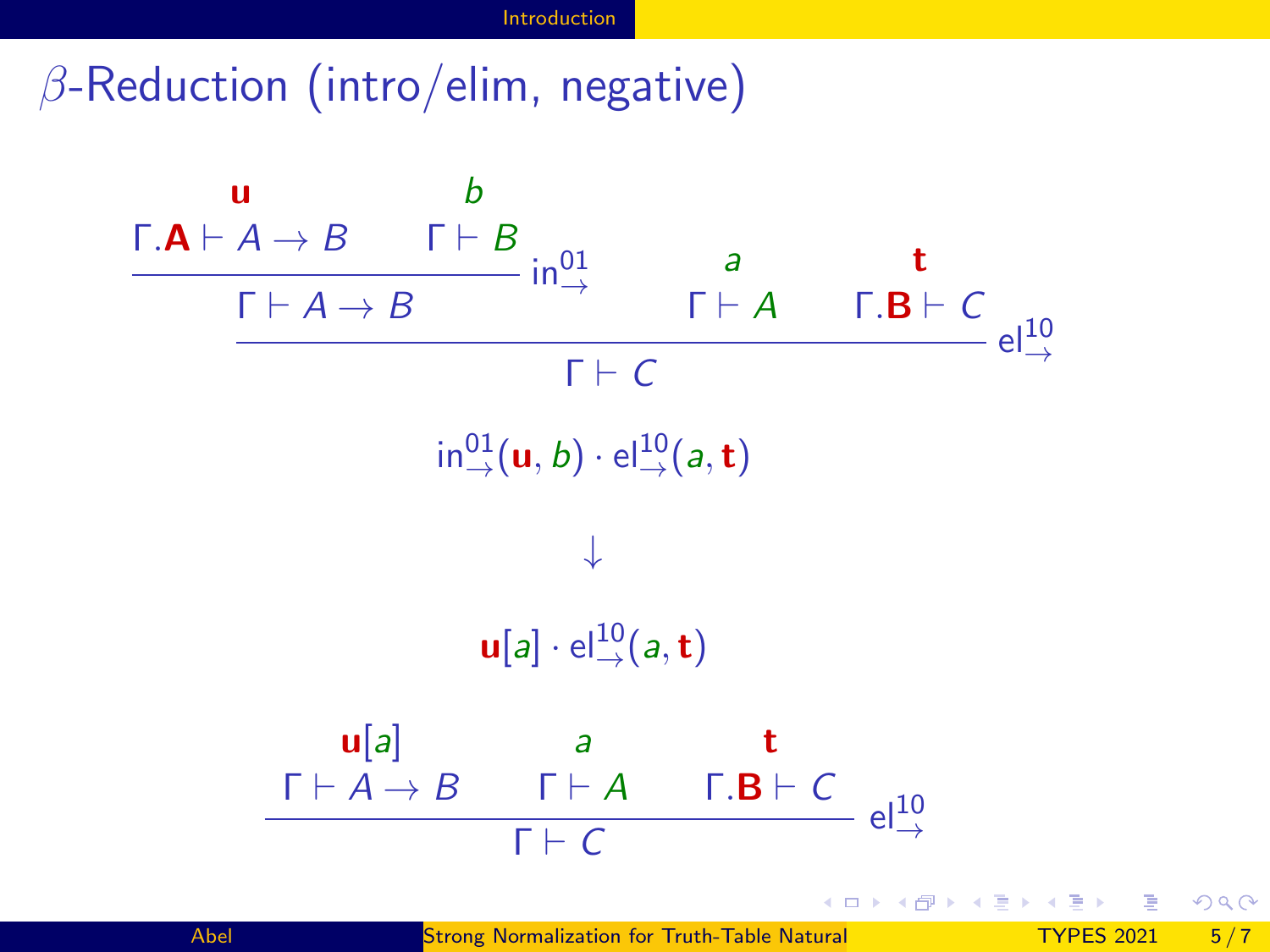#### $\pi$ -Reduction (elim/elim)